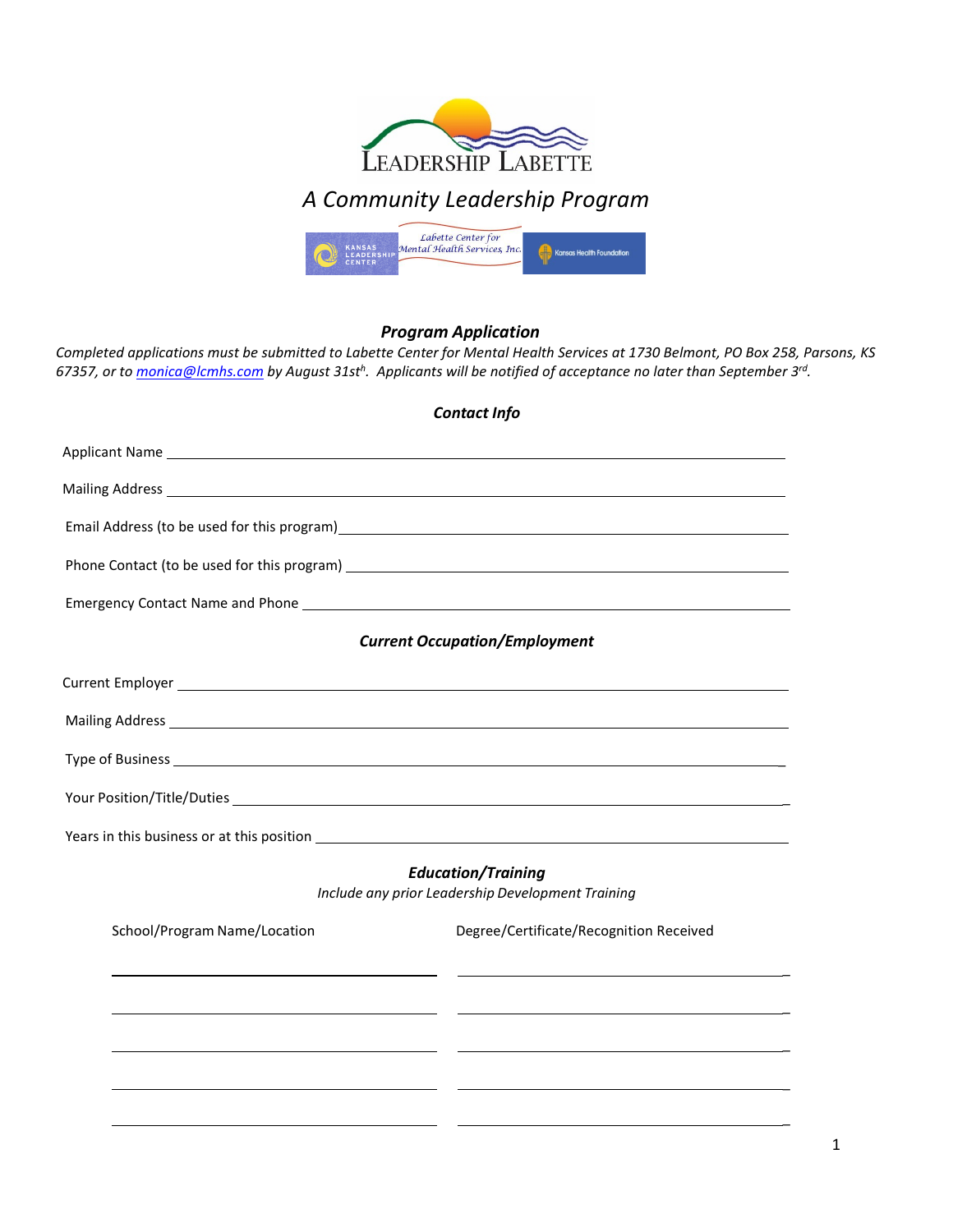### *Community Involvement*

*List any community,school, professional, youth, religious, social, or other organizationsin which you're participating or have participated.*

| Organization | Years | Position or Committee |
|--------------|-------|-----------------------|
|              |       |                       |
|              |       |                       |
|              |       |                       |
|              |       |                       |
|              |       |                       |

#### *Personal Motivation and Commitment*

What do you feel has been your most significant contribution to a community, and why? Keep in mind that the word "community" can apply to our cities, families, businesses, civic and religious organizations, or any other place where people *work and live together,*

\_\_\_\_\_\_\_\_\_\_\_\_\_\_\_\_\_\_\_\_\_\_\_\_\_\_\_\_\_\_\_\_\_\_\_\_\_\_\_\_\_\_\_\_\_\_\_\_\_\_\_\_\_\_\_\_\_\_\_\_\_\_\_\_\_\_\_\_\_\_\_\_\_\_\_\_\_\_\_\_\_\_\_\_\_\_\_\_\_

*Why do you want to participate in Leadership Labette?*

*How do you plan to use what you learn in Leadership Labette?*